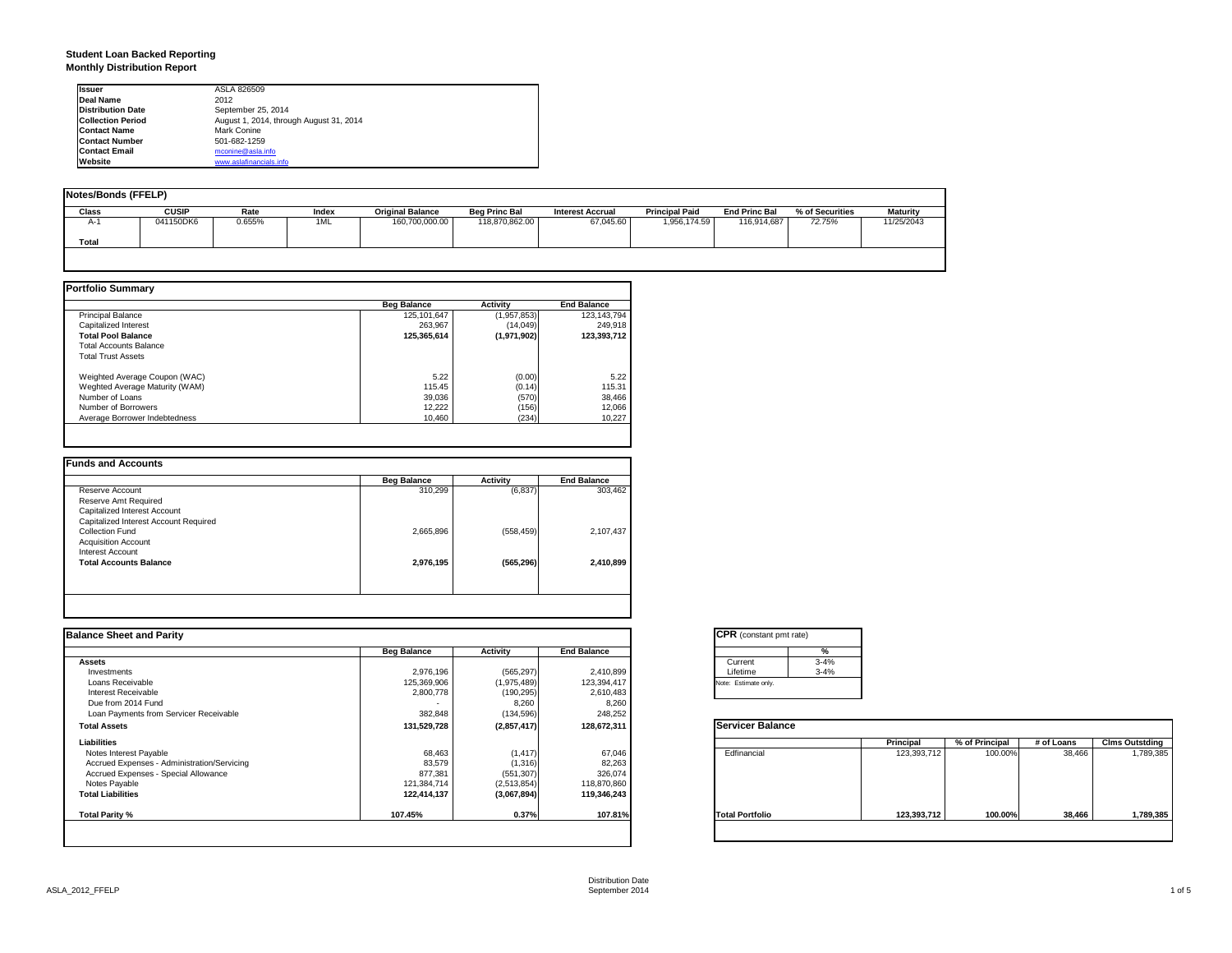## **Student Loan Backed Reporting Monthly Distribution Report**

|                         | # of Loans |        | Principal   |             | % of Principal |         | <b>WAC</b> |        | <b>WARM</b> |        |
|-------------------------|------------|--------|-------------|-------------|----------------|---------|------------|--------|-------------|--------|
|                         | Beginning  | Ending | Beginning   | Ending      | Beginning      | Ending  | Beginning  | Ending | Beginning   | Ending |
| In School               | 758        | 707    | 2,524,879   | 2,338,414   | 2.01%          | 1.90%   | 5.62       | 5.67   | 119.44      | 119.40 |
| Grace                   | 310        | 347    | 934,884     | 1,068,156   | 0.75%          | 0.87%   | 5.61       | 5.47   | 119.31      | 116.98 |
| Repayment               |            |        |             |             |                |         |            |        |             |        |
| Current                 | 21,864     | 20,907 | 65,077,078  | 61,306,494  | 51.91%         | 49.68%  | 5.33       | 5.32   | 116.99      | 117.31 |
| 31-60 Days Delinquent   | 1,174      | 1,393  | 4,049,157   | 5,114,194   | 3.23%          | 4.14%   | 5.38       | 5.38   | 121.43      | 114.58 |
| 61-90 Days Delinquent   | 642        | 795    | 2,223,587   | 2,815,142   | 1.77%          | 2.28%   | 5.33       | 5.28   | 109.11      | 122.00 |
| 91-120 Days Delingent   | 613        | 447    | 2,119,494   | 1,545,884   | 1.69%          | 1.25%   | 5.02       | 5.38   | 115.85      | 108.44 |
| 121-180 Days Delinquent | 970        | 933    | 3,505,584   | 3,298,774   | 2.80%          | 2.67%   | 5.39       | 5.18   | 111.91      | 113.21 |
| 181-270 Days Delinquent | 944        | 869    | 3,238,534   | 3,000,381   | 2.58%          | 2.43%   | 5.26       | 5.27   | 110.08      | 112.28 |
| 271+ Days Delinquent    | 398        | 423    | 1,419,406   | 1,507,492   | 1.13%          | 1.22%   | 5.15       | 5.22   | 117.33      | 100.12 |
| <b>Total Repayment</b>  | 26,605     | 25,767 | 81,632,840  | 78,588,362  | 65.12%         | 63.69%  | 5.32       | 5.31   | 116.48      | 116.43 |
| Forbearance             | 4,316      | 4,678  | 16,799,572  | 17,954,967  | 13.40%         | 14.55%  | 5.40       | 5.46   | 123.55      | 121.40 |
| Deferment               | 6,560      | 6,483  | 21,903,248  | 21,744,015  | 17.47%         | 17.62%  | 5.23       | 5.22   | 118.02      | 118.45 |
| Claims in Progress      | 480        | 468    | 1,545,962   | 1,655,300   | 1.23%          | 1.34%   | 5.28       | 5.27   | 113.36      | 118.98 |
| <b>Claims Denied</b>    |            |        | 24,231      | 44,498      | 0.02%          | 0.04%   | 5.90       | 4.66   | 107.86      | 114.58 |
| <b>Total Portfolio</b>  | 39,036     | 38,466 | 125,365,614 | 123,393,712 | 100.00%        | 100.00% | 5.33       | 5.33   | 117.74      | 117.60 |

|                                     |                  | # of Loans |            | <b>Principal</b> | % of Principal |         | <b>WAC</b> |        | <b>WARM</b> |        |
|-------------------------------------|------------------|------------|------------|------------------|----------------|---------|------------|--------|-------------|--------|
|                                     | <b>Beainning</b> | Endina     | Beainnina  | Ending           | Beginning      | Endina  | Beginning  | Endina | Beginning   | Endina |
| Current                             | 21,864           | 20,907     | 65,077,078 | 61,306,494       | 79.72%         | 78.01%  | 5.33       | 5.32   | 116.99      | 117.31 |
| 31-60 Days Delinquent               | 1,174            | 1,393      | 4,049,157  | 5,114,194        | 4.96%          | 6.51%   | 5.38       | 5.38   | 121.43      | 114.58 |
| 61-90 Days Delinquent               | 642              | 795        | 2,223,587  | 2,815,142        | 2.72%          | 3.58%   | 5.33       | 5.28   | 109.11      | 122.00 |
| 91-120 Days Delingent               | 613              | 447        | 2,119,494  | 1,545,884        | 2.60%          | 1.97%   | 5.02       | 5.38   | 115.85      | 108.44 |
| 121-180 Days Delinquent             | 970              | 933        | 3,505,584  | 3,298,774        | 4.29%          | 4.20%   | 5.39       | 5.18   | 111.91      | 113.21 |
| 181-270 Days Delinquent             | 944              | 869        | 3,238,534  | 3,000,381        | 3.97%          | 3.82%   | 5.26       | 5.27   | 110.08      | 112.28 |
| 271+ Days Delinquent                | 398              | 423        | 1,419,406  | 1,507,492        | 1.74%          | 1.92%   | 5.15       | 5.22   | 117.33      | 100.12 |
| <b>Total Portfolio in Repayment</b> | 26,605           | 25,767     | 81,632,840 | 78,588,362       | 100.00%        | 100.00% | 5.32       | 5.31   | 116.48      | 116.43 |

| Portfolio by Loan Type           |            |        |             |             |           |                |            |        |                  |             |
|----------------------------------|------------|--------|-------------|-------------|-----------|----------------|------------|--------|------------------|-------------|
|                                  | # of Loans |        | Principal   |             |           | % of Principal | <b>WAC</b> |        |                  | <b>WARM</b> |
|                                  | Beainnina  | Ending | Beainnina   | Endina      | Beginning | Endina         | Beainnina  | Endina | <b>Beginning</b> | Ending      |
| Subsidized Consolidation Loans   |            |        |             |             |           |                |            |        |                  |             |
| Unsubsidized Consolidation Loans |            |        |             |             |           |                |            |        |                  |             |
| Subsidized Stafford Loans        | 21,755     | 21,441 | 58,210,682  | 57,254,859  | 46.43%    | 46.40%         | 5.17       | 5.17   | 114.78           | 114.62      |
| Unsubsidized Stafford Loans      | 15,975     | 15,751 | 62,408,972  | 61,485,905  | 49.78%    | 49.83%         | 5.27       | 5.27   | 122.59           | 122.47      |
| PLUS/GradPLUS Loans              | 1,306      | 1.274  | 4,745,960   | 4,652,949   | 3.79%     | 3.77%          | 7.95       | 7.96   | 90.12            | 89.97       |
| SLS Loans                        |            |        |             |             |           |                |            |        |                  |             |
| <b>Total Portfolio</b>           | 39,036     | 38,466 | 125.365.614 | 123,393,712 | 100.00%   | 100.00%        | 5.33       | 5.33   | 117.74           | 117.60      |

| Portfolio by Program Type                  |            |        |                  |             |                  |         |                  |        |             |        |
|--------------------------------------------|------------|--------|------------------|-------------|------------------|---------|------------------|--------|-------------|--------|
|                                            | # of Loans |        | <b>Principal</b> |             | % of Principal   |         | <b>WAC</b>       |        | <b>WARM</b> |        |
|                                            | Beginning  | Endina | <b>Beginning</b> | Endina      | <b>Beginning</b> | Endina  | <b>Beginning</b> | Ending | Beginning   | Ending |
| Graduate / 4-Year Loans                    | 30,089     | 29,637 | 101,305,149      | 99,708,532  | 80.81%           | 80.81%  | 5.32             | 5.32   | 118.99      | 118.82 |
| 2-Year Loans                               | 8,173      | 8,077  | 22,267,971       | 21,962,187  | 17.76%           | 17.80%  | 5.33             | 5.33   | 112.67      | 112.68 |
| Proprietary / Technical / Vocational Loans | 772        | 750    | 1,789,794        | 1,720,340   | 1.43%            | 1.39%   | 5.33             | 5.30   | 109.81      | 109.88 |
| Unknown (Consolidation) Loans              |            |        |                  |             |                  |         |                  |        |             |        |
| Other Loans                                |            |        | 2.700            | 2.654       | 0.0022%          | 0.0022% | 6.80             | 6.80   | 91.20       | 92.23  |
| <b>Total Portfolio</b>                     | 39,036     | 38,466 | 125,365,614      | 123,393,712 | 100.00%          | 100.00% | 5.33             | 5.33   | 117.74      | 117.60 |
|                                            |            |        |                  |             |                  |         |                  |        |             |        |

| <b>Portfolio Indices</b> |            |        |                  |             |                |        |
|--------------------------|------------|--------|------------------|-------------|----------------|--------|
|                          | # of Loans |        | Principal        |             | % of Principal |        |
|                          | Beginning  | Endina | <b>Beginning</b> | Endina      | Beginning      | Endina |
| <b>Fixed Loans</b>       | 22.735     | 22,399 | 82.329.622       | 81,052,868  | 65.67%         | 65.69% |
| Variable Loans           | 16,301     | 16,067 | 43,035,992       | 42,340,844  | 34.33%         | 34.31% |
| T-Bill Loans             | 16,301     | 16,067 | 43,035,992       | 42,340,844  | 34.33%         | 34.31% |
| <b>CMT Loans</b>         |            |        |                  |             |                |        |
| <b>Total Portfolio</b>   | 39,036     | 38,466 | 125,365,614      | 123,393,712 | 100.00%        | 65.69% |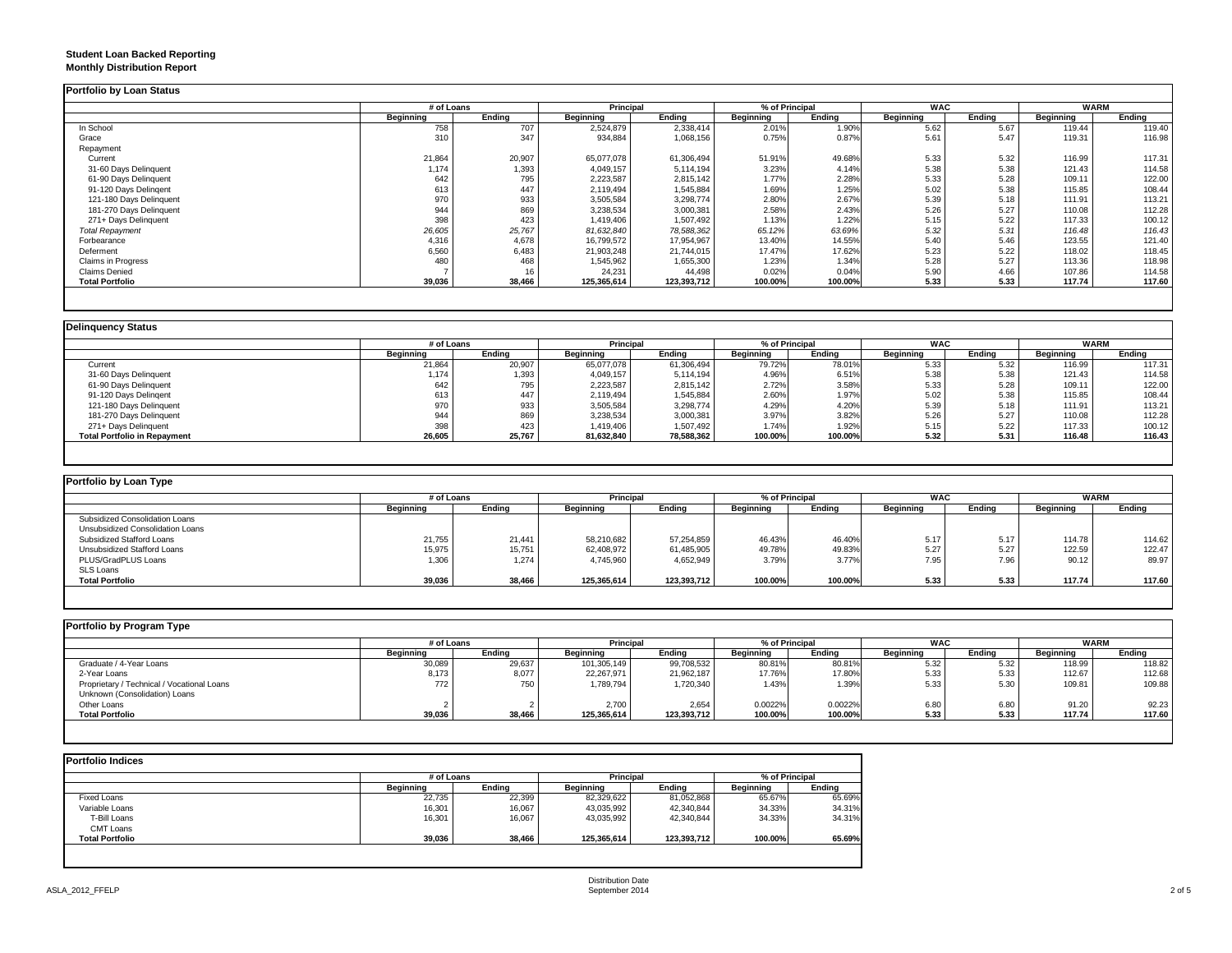**Distribution Date** September 25, 2014 **Collection Period**

**Collection Activity**

| <b>Collection Account</b>                                                                    | as of 8/31/2014 |
|----------------------------------------------------------------------------------------------|-----------------|
| Beginning Balance - August 1, 2014                                                           | 2,665,896       |
| <b>Collection Amount Received</b>                                                            | 2,581,783       |
| Reserve Account                                                                              |                 |
| <b>Excess of Required Reserve Account</b>                                                    |                 |
| Transfer from Reserve Fund (to meet DSR requirement)                                         | 6,838           |
| Interest on Investment Earnings                                                              | 77              |
| Capitalized Interest Account (after a stepdown or release date)                              |                 |
| <b>Payments from Guarantor</b>                                                               |                 |
| Transfer from 2010 Collection Fund for correction of error                                   |                 |
| Required repurchases                                                                         | (2, 125)        |
| Special Allowance Payable to Department of Education                                         |                 |
| <b>Consolidation Rebate Fees</b>                                                             |                 |
| Transfer from Capitalized Interest Fund                                                      |                 |
| Principal payments, interest payments, administration fees, servicing fees, and trustee fees | (2,665,896)     |
| Transfer to Department Rebate Fund                                                           | (479, 136)      |
| <b>Total Available Funds</b>                                                                 | 2,107,437       |
|                                                                                              |                 |

| <b>Fees Due for Current Period</b> | as of 8/31/2014 |
|------------------------------------|-----------------|
| Indenture Trustee Fees             |                 |
| <b>Servicing Fees</b>              | 71,980          |
| <b>Administration Fees</b>         | 10,283          |
| Late Fees                          |                 |
| <b>Other Fees</b>                  |                 |
| <b>Total Fees</b>                  | 82,263          |

| <b>ICumulative Default Rate</b>                                                                     | as of 8/31/2014 |
|-----------------------------------------------------------------------------------------------------|-----------------|
| Current Period Defaults (\$)                                                                        | 902.020.31      |
| Cumulative Defaults (\$)                                                                            | 18,141,300.71   |
| Cumulative Default (% of original pool balance)                                                     | 11.30%          |
| Cumulative Default (% of cumulative entered repayment balance) <sup>a</sup>                         | <b>15.12%</b>   |
| Current Period Payments (Recoveries) from Guarantor (\$)                                            | 625,440.25      |
| Current Period Borrower Recoveries (\$)                                                             | n/a             |
| Cumulative Recoveries (\$) <sup>b</sup>                                                             | \$15,852,990.64 |
| Cumulative Recovery Rate (%)                                                                        | 87.39%          |
| Cumulative Net Loss Rate (%)                                                                        | 1.43%           |
| Servicer Reject Rate (FFELP) (%)                                                                    |                 |
| Cumulative Servicer Reject Rate (FFELP) (%)                                                         |                 |
| Repayment balance includes all repayment loans with the exception of balances in claim status<br>a) |                 |
| Cumulative Recoveries includes 97% of claims in progress balances<br>$\left( b\right)$              |                 |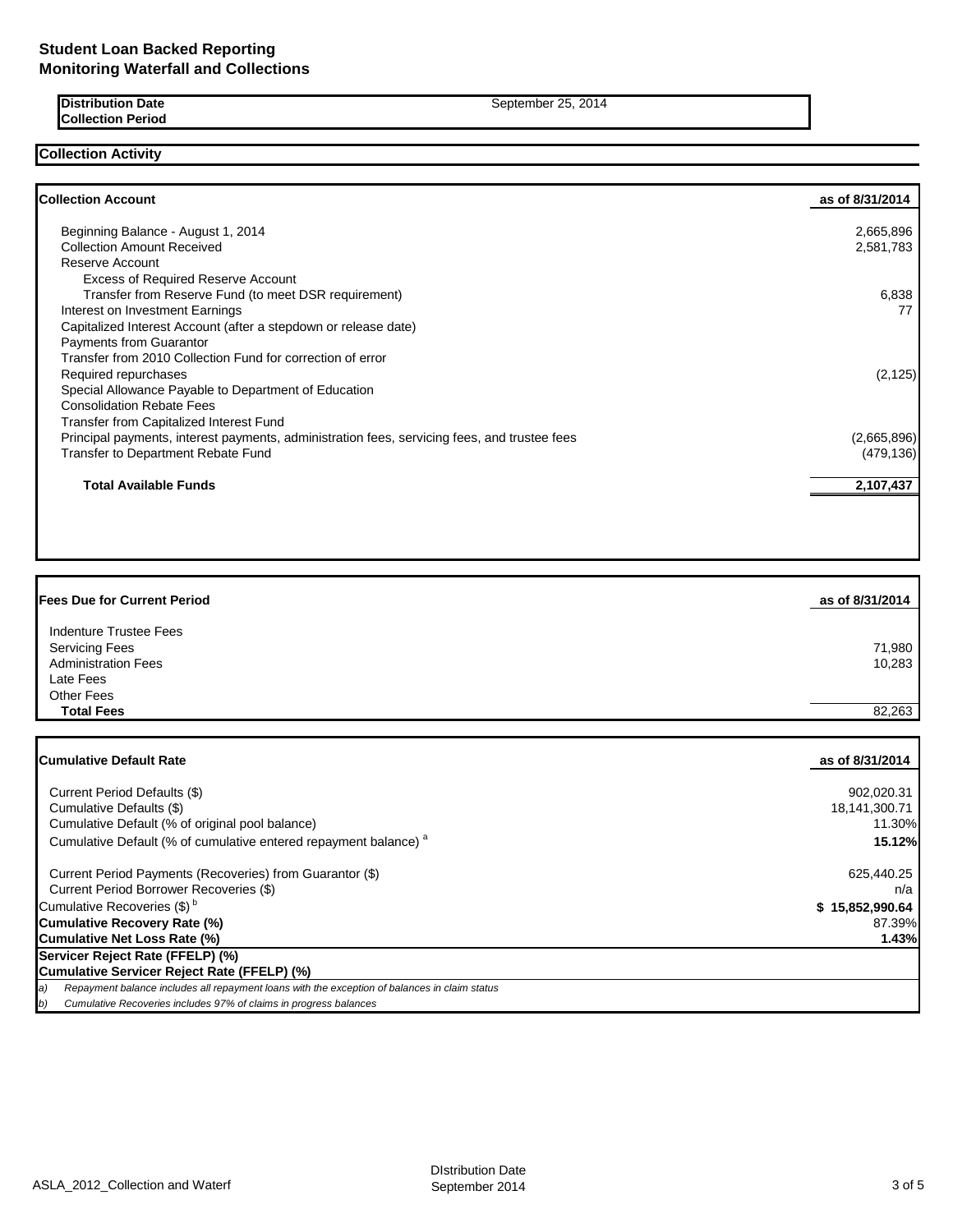# **Waterfall Activity**

| <b>Waterfall for Distribution</b>                                                         | <b>Amount Due</b> | <b>Amount Remaining</b> |
|-------------------------------------------------------------------------------------------|-------------------|-------------------------|
| <b>Total Available Funds</b>                                                              |                   | 2,107,437               |
| First: Payments required under any Joint Sharing Agreement                                |                   |                         |
| <b>Second: Trustee Fees</b>                                                               | 1,953.81          | 2,105,483               |
| <b>Third:</b> Servicing Fees and Backup Servicing Fees                                    | 71,980            | 2,033,503               |
| <b>Fourth: Administration Fees</b>                                                        | 10,283            | 2,023,220               |
| <b>Fifth: Noteholder Interest</b>                                                         | 67,045.60         | 1,956,175               |
| Sixth: Reinstate the balance of the Reserve Fund up to the Specified Reserve Fund Balance |                   |                         |
| Seventh: Noteholder Principal, until paid in full                                         | 1,956,174.59      | 0                       |
|                                                                                           |                   |                         |

| <b>Principal and Interest Distributions</b> | Class A-1    |
|---------------------------------------------|--------------|
| Monthly Interest Due                        | 67,045.60    |
| Monthly Interest Paid                       | 67,045.60    |
| <b>Interest Shortfall</b>                   |              |
| Interest Carryover Due                      |              |
| Interest Carryover Paid                     |              |
| Interest Carryover                          |              |
| Monthly Principal Distribution Amount       | 1,956,174.59 |
| Monthly Principal Paid                      | 1,956,174.59 |
| Shortfall                                   |              |
| <b>Total Distribution Amount</b>            | 2,023,220.19 |
|                                             |              |
|                                             |              |